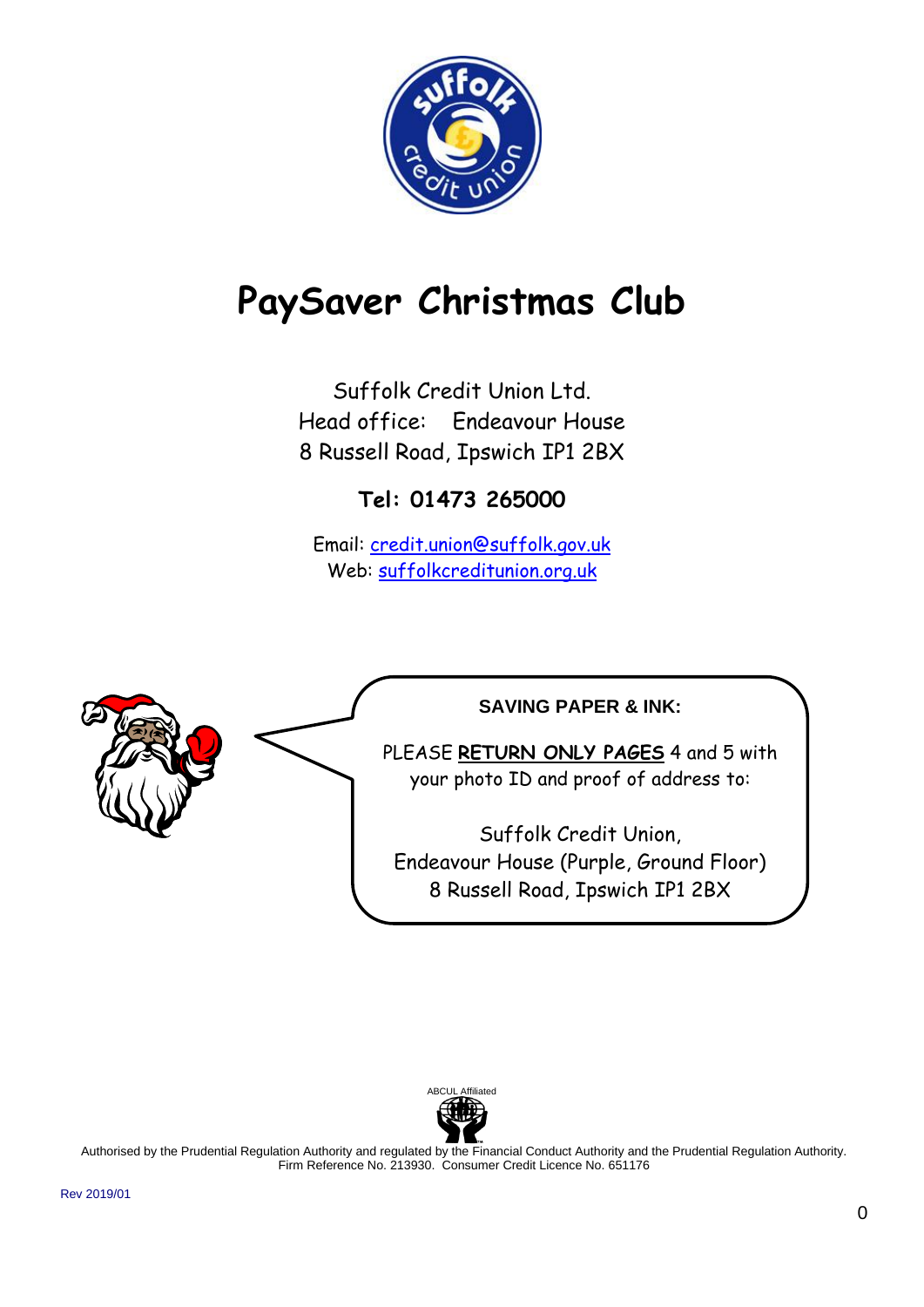## *Whether you're looking for a great place to save direct from your salary or a way of paying off a low cost loan whilst at the same time increasing your savings balance, Suffolk Credit Union has the answer.*

#### *Q: If I join now, and save £20 per month, what are my Christmas options?*  A<sub></sub>: Firstly, calculate the months from your first payroll deduction up to, and including November; you choose the amount you save (min £10 / month). That will determine your balance in your Share Account as at 1<sup>st</sup> December. You can also pay in by Savers Card (ask office for more details), cash, cheque or internet banking.

## *Example: Save £20 per month from January to November, you will have £215<sup>1</sup> saved in your Share Account. (Savings = Shares)*

Remember, after saving for 3 months, you can borrow up to four times your shares, repaying the loan over 12 months.

Here are the 3 options that you will be considering for Christmas:

- 1. **Withdraw £214 from your Share Account;** you may prefer not to borrow. Please note, to remain a member, you must leave at least £1.00 in your share account and continue to save on a regular basis.
- 2. **Request a loan up to £860:** <sup>2</sup>Your monthly payroll deduction would need to be increased to £94.40 (includes minimum monthly savings of £10.00); total interest payable only £152.74.
- 3. **You may decide to do neither of the above and leave your savings intact continuing to save each month.**

## **NB: The maximum repayment period for a Christmas loan is 12 months**<sup>3</sup>

Having a Loan Account means that whilst you repay your loan you continue to build on your savings.

**Don't forget that with Suffolk Credit Union you are borrowing your fellow members' money;** *we, the individual members, pool savings to lend to each other and to help run this credit union.* **Non-payment of loans is a cost to fellow members and undermines the future of Suffolk Credit Union Ltd;** *never apply to borrow if you're not completely committed to repaying their trust in you.*

<sup>1</sup> A non refundable £5 joining fee is deducted from source*.* 

<sup>&</sup>lt;sup>2</sup> The example quote is based on an interest charge of 1% per month (12.7% APR); repayment period 12 months

 $3$  If you would like a loan repayment period greater than 12 months or would like to discuss an alternative loan amount, please contact the credit union office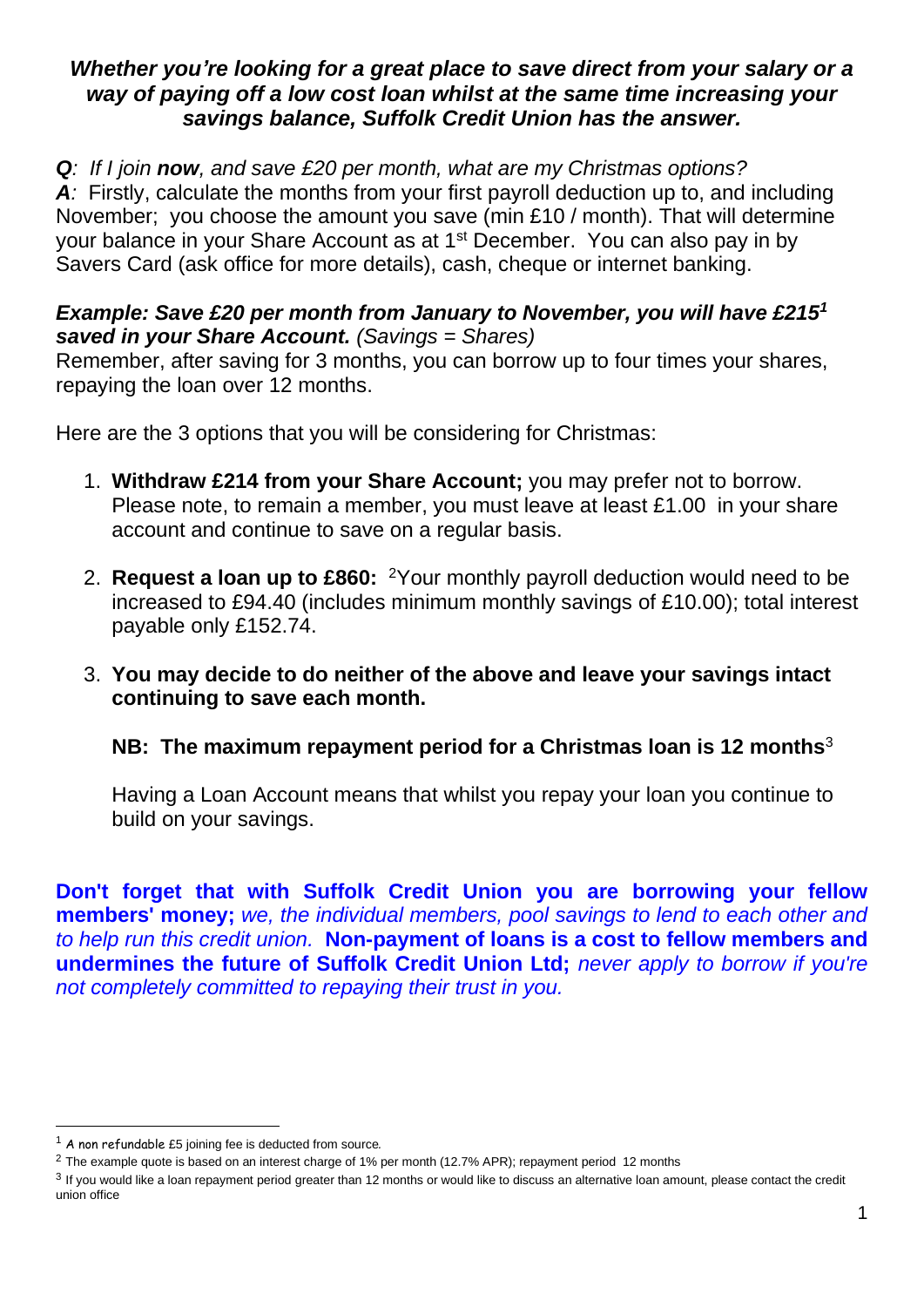## **Further Information Required?**

Please  $\checkmark$  as applicable

*Please send me a* Suffolk Credit Union Ltd *application form* (Ordinary Account).

 $\Box$  Please send me a Household Member (Ordinary or Christmas) / Junior Saver Application Form

 $\Box$  I would like to discuss a volunteer role within Suffolk Credit Union, please contact me.

- $\square$  Please send me a Suffolk Credit Union Savings Card Application
- $\square$  Please send me a Suffolk Credit Union Prepaid Card Application

## **Proof of identity**

- *If you are an existing Suffolk Credit Union Member and have previously supplied proof of identity/address.* ➔Please GO TO and complete the Payroll Deduction Form on Page 4.
- *If this is your first application to Suffolk Credit Union and you are not an existing Suffolk Credit Union member, i*In accordance with the **Money Laundering Regulations 1993,** you are required by law to provide proof of identity and permanent address and a specimen signature before considering this application. A check will be made to ensure the documentation is current.

Indicate with an '✓' the following document(s) accompanying this application; copies are acceptable. Please do not send valuable documents in the post. The documents should be certified by your manager and returned to this office with this application.





Authorised by the Prudential Regulation Authority and regulated by the Financial Conduct Authority and the Prudential Regulation Authority. Firm Reference No. 213930. Consumer Credit Licence No. 651176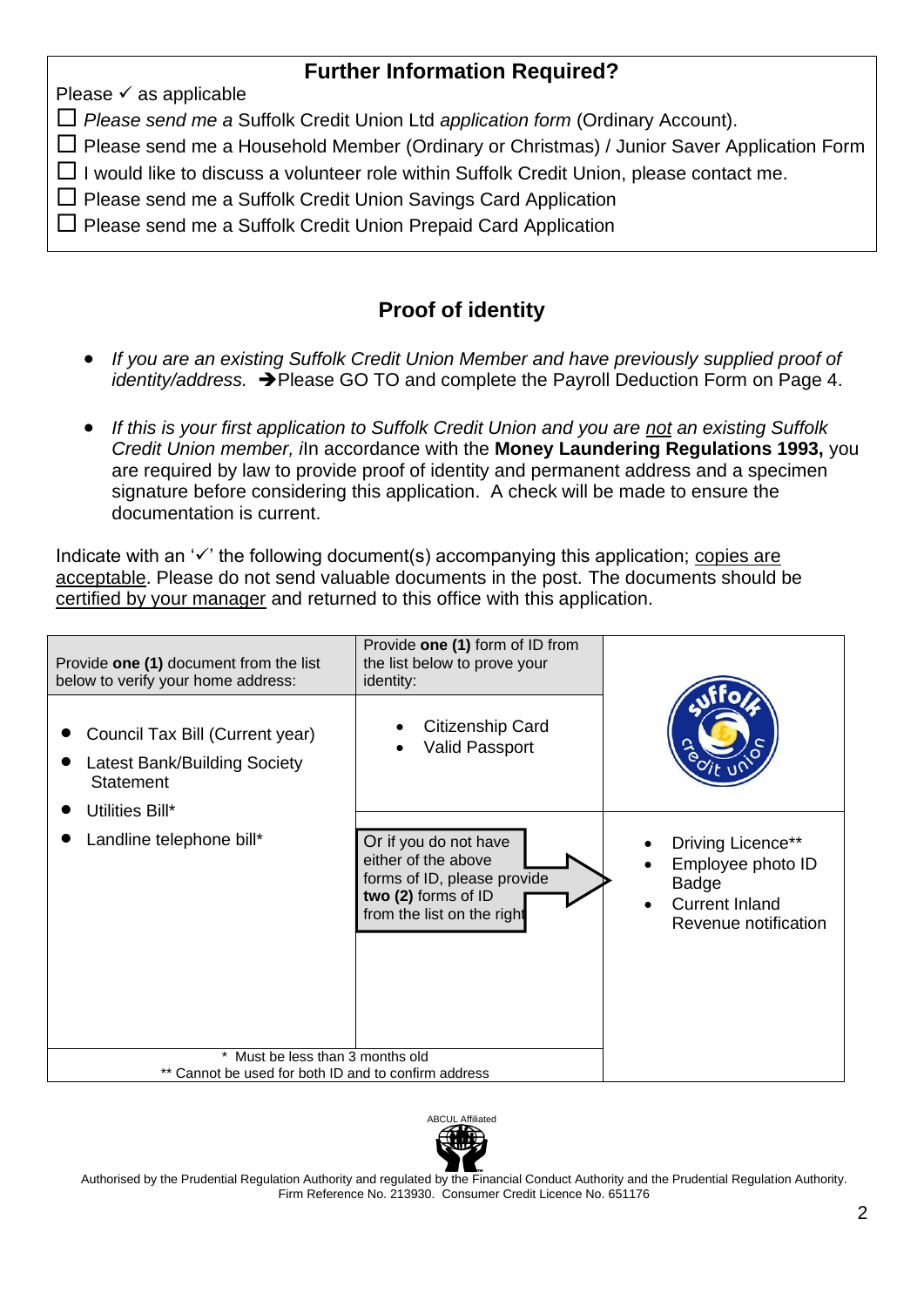## **Do these facts answer your questions?**

- For new members loans up to £500.00 will be considered for an immediate Christmas loan.
- Choose how much to save by payroll deduction (minimum  $£10.00$  per month), then each Christmas choose to:
	- 1. Take a low interest loan, repaying it back over 12 months whilst continuing to save,
	- 2. Withdraw your savings as a lump sum; leaving a minimum of £1.00 in your account, or
	- 3. Leave your savings in the account and continue to save.
- **A PaySaver loan leaves you better off, because you keep your savings intact, and continue to save and increase your shares during the coming year.** With a loan, you build up savings ready for the next Christmas – when we receive your payment, some goes to the loan and some to your savings.
- **Costs stay low, as PaySaver is run by volunteers and an Part-Time Business Manager.**  Any profit is paid to members in form of a dividend; according to how much you have saved – **a good reason to take out a loan, not your savings!**
- PaySaver gives you **FREE <sup>4</sup> life assurance** and loan protection as well.
- PaySaver has fully insured bank deposits, so your money is safe.
- You can increase the amount you save by payroll deduction / bank standing order at any time. You can pay in additional amount to your account by cheques, cash to the office at any time, by internet banking or Savers Card (ask office for further details).
- Just the £5 joining fee. No hidden costs,. Minimum monthly savings £10.00.
- **•** Contact the office as early as November;  $5$  Pick your option (withdraw your savings or take a loan), complete documentation with the method of payment and the date you would like your money.
- You must leave at least £1 in your account if you withdraw savings and want to remain a member. If you take out a loan, an element of your payroll deduction continues to be saved  $\sim$ you pick the amount, as long as it is at least £10.00.
- Close family members in your household may join Suffolk Credit Union / PaySavers too. If payroll deduction is not an option, a Standing Order form is required. Contact the credit union office for more details – 01473 265000

## **Please contact the credit union office if you have any further questions?**

 $4$  In the event of your death up to £5000.00 of your loan balance will be repaid and your savings balance will be paid to your nominated person, in addition to insurance matching the savings balance up to £5000. Adult members up to 64 years of age only.

<sup>&</sup>lt;sup>5</sup> If you prefer to access your savings / a loan before November, please contact this office.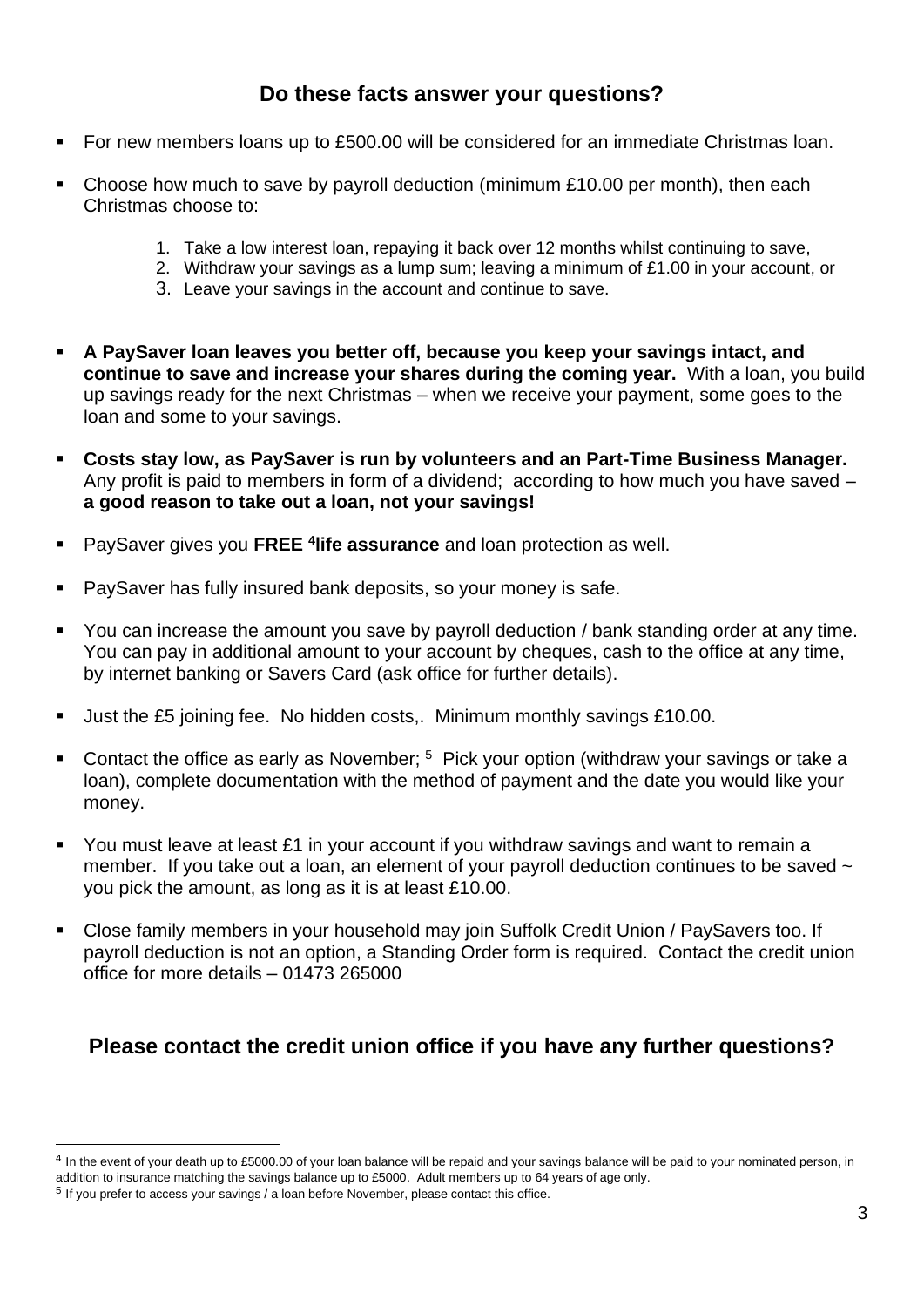#### **PaySaver Membership Application**

**Declaration**: I receive a wage/salary/pension from a public services employer, and hereby apply for membership of Suffolk Credit Union Ltd (also referrered to as 'Paysaver or 'Paysaver Christmas Club'). I declare that the information given by me is true and correct to the best of my knowledge and belief**.**

- $\checkmark$  I agree a joining fee of £5.00 which will be automatically paid via my first contribution. The joining fee is for administration purposes and is therefore non-refundable.
- ✓ I agree to abide by the rules of the **Suffolk Credit Union Ltd.**
- ✓ I understand that, in accordance with the **Money Laundering Regulations 1993** the **credit union** will require me to provide proof of my identity, a specimen signature and my permanent address before my application can be considered (as per overleaf). NB: If this is a  $2^{nd}$  account, this may not be required

The following refers to the **Suffolk Credit Union Introduction & Information Sheets'** which accompanies this application**.** If you have not received the document, please contact the office and request a copy. *I have received, read and understood the:*

- ✓ *'Condensed guide to the use of your personal information by Suffolk Credit Union Ltd. and at Credit Reference and Fraud Prevention Agencies'***.** (Page 4)
- ✓ **FSCS Information Sheet** with this application. (Page 5-6)

| Cian<br>வய |  |
|------------|--|
|------------|--|

| <b>Form of Nomination:</b> In the event of your death if you wish to nominate a specific person or persons to<br>benefit from the life assurance on your savings, please complete the form below: |
|---------------------------------------------------------------------------------------------------------------------------------------------------------------------------------------------------|
|                                                                                                                                                                                                   |
|                                                                                                                                                                                                   |
|                                                                                                                                                                                                   |
|                                                                                                                                                                                                   |
| This form must be signed by you in the presence of two witnesses, who must be over 18 years of age and neither of<br>whom may be one of the nominees above.                                       |
|                                                                                                                                                                                                   |
|                                                                                                                                                                                                   |
|                                                                                                                                                                                                   |
|                                                                                                                                                                                                   |